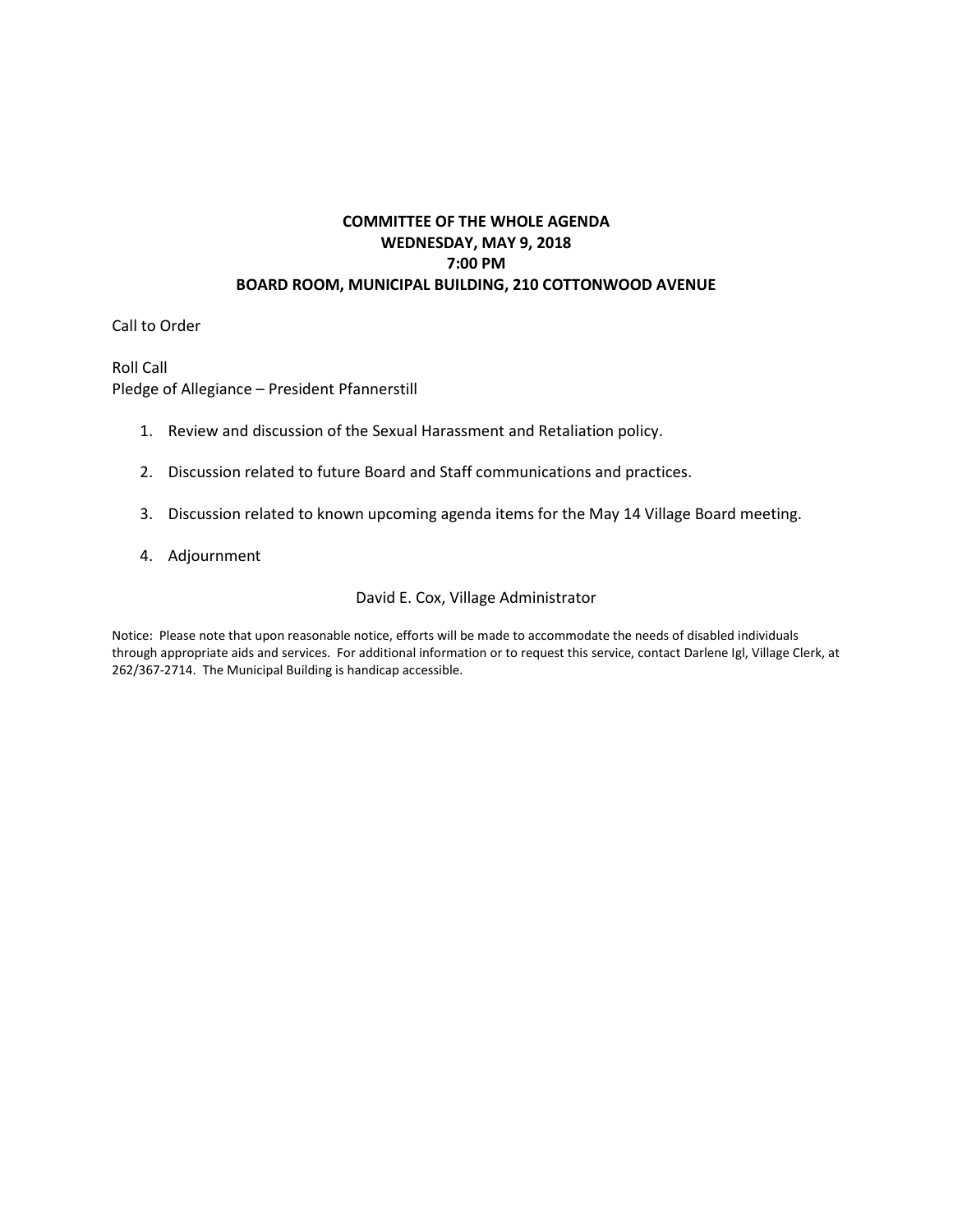## **MEMORANDUM**

**TO:** President and Board of Trustees **FROM:** David E. Cox, Village Administrator **DATE:** May 8, 2018 **SUBJECT:** Agenda Information

The following information relates to the Wednesday, May 9 special Committee of the Whole (COW) meeting agenda, which includes the Village Board members sitting as a committee. At this point, the management staff will not be in attendance other than Darlene and me. The meeting will serve as an opportunity to discuss the COW agenda matters without taking formal action. It is expected that "decisions" will be made by consensus and that any item needing formal approval will be placed on a Regular Village Board meeting agenda. As usual, the numbering will follow the numbering of the agenda.

- 1. Harassment, Discrimination and Retaliation Policy As a reminder, Management Staff has been undertaking a thorough review of the Village's existing Employee Handbook to ensure that the language is clear and up to date. While other recommended changes to the Handbook will come at a later date, staff has suggested that this policy be updated now to ensure that we are up to current standards with our language for this important policy. Most notably, the updated policy is clearer in its descriptions of harassment and discrimination and includes policies against retaliation and discusses regular training of staff and other covered persons. The Policy is drafted to apply to all staff, elected and appointed officials and applicants for employment with the Village. The matter has been postponed twice by the Village Board to allow time for review and to engage with staff over concerns. Jill Pedigo Hall from the Village Attorney's Office will be at the meeting to assist with the discussion. Ms. Hall is part of the Labor and Employment and Government Law groups along with Kyle Gulya, who worked with staff on writing the proposed policy.
- 2. Board/Staff Communication and Practice I believe President Pfannerstill's intent here is for the Board to discuss how it wants to work in the future. This would include discussion of communication preferences, meeting practices and the like.
- 3. Review of the upcoming agenda items. As of this point, the following items are on the agenda in addition to the usual minutes, vouchers and licenses:
	- a. Hartland Neighborhood Night Out 2018
	- b. Renewal of Waukesha County Center for Growth Agreement
	- c. Harassment, Discrimination and Retaliation Policy
	- d. Dog Waste Stations
	- e. Downtown Parking Identification/Directional Signage
	- f. Board and Commission Appointments
		- i. Comp Plan/CORP Steering Committee
		- ii. Board of Review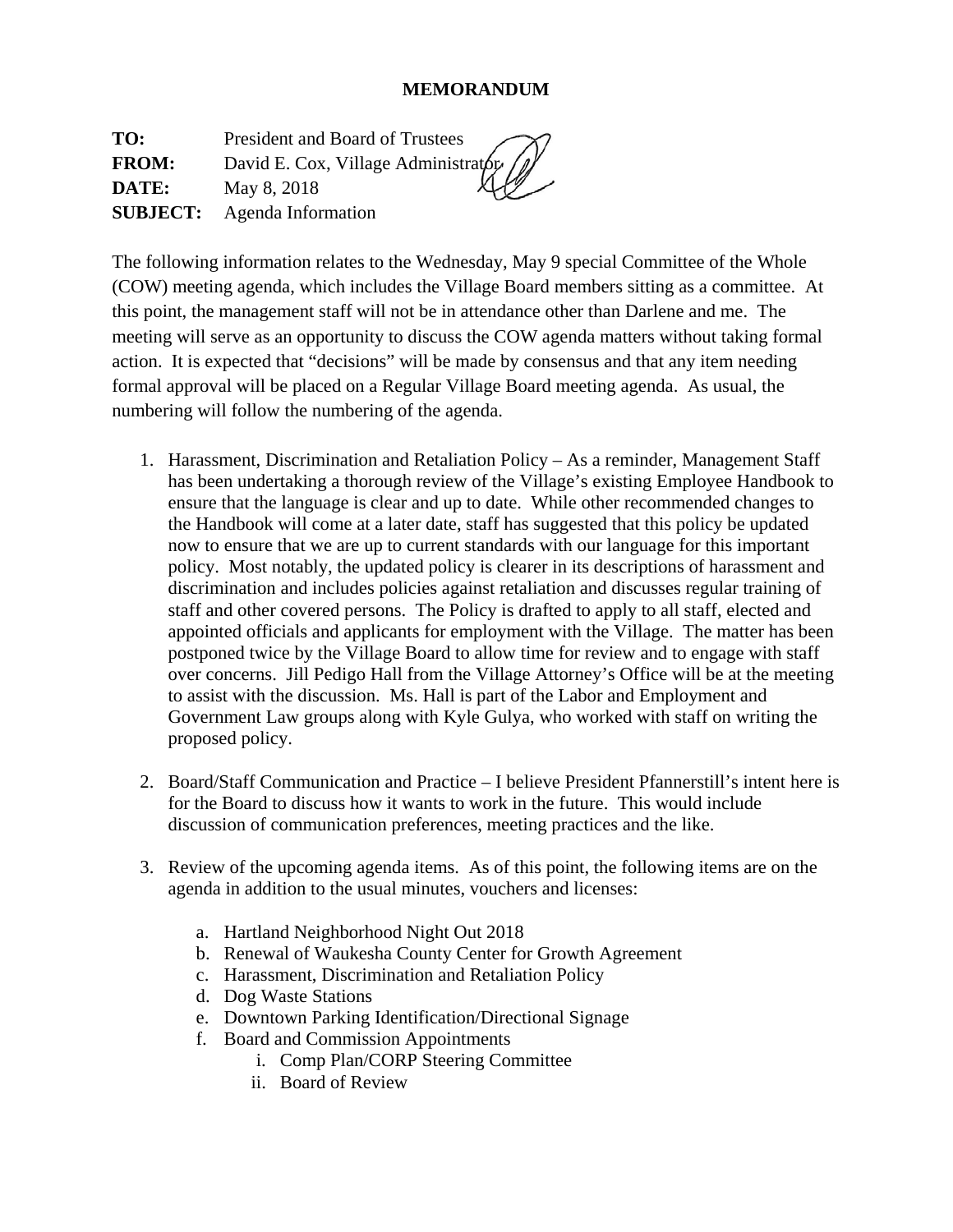President and Board of Trustees Agenda Information May 8, 2018 Page 2

- iii. Park and Recreation Board
- iv. Ice Age Trail Community Committee
- v. Environmental Corridors and Open Space Committee
- vi. Board of Appeals (Zoning)
- vii. Downtown Business Improvement District (vacancy)
- g. Board of Review date announcement (June 20, 5pm)
- h. Set next Board meeting as Tuesday, May 29 at 7pm (Memorial Day holiday)

It should be noted that the person who had originally intended to seek a reduction in his ambulance bill seems to have withdrawn the request. He has paid a portion of his bill and has an agreement to pay off the balance over the next several months.

DC:Agenda Info 5-9-2018 COW

cc: Management Staff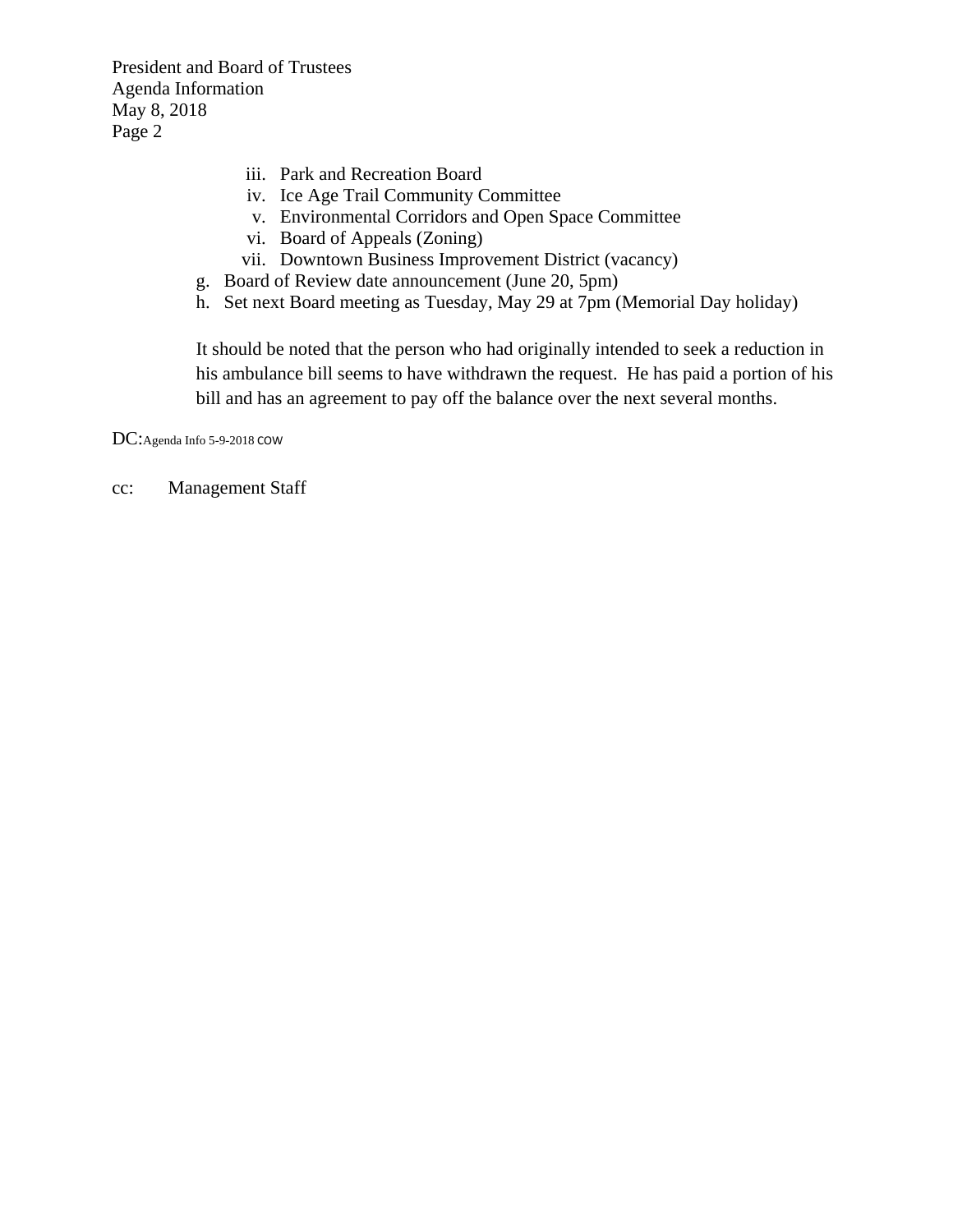# **VILLAGE OF HARTLAND SEXUAL AND OTHER UNLAWFUL HARASSMENT, DISCRIMINATION AND RETALIATION POLICY**

#### **PURPOSE**

A fundamental policy of the Village of Hartland is that the work place is for performing high quality work and to serve the interests of the Village and the public. Employees and officeholders must provide a workplace free from tensions involving matters that do not relate to Village business and where employees and other persons as described herein behave courteously and professionally at all times. In particular, an atmosphere of tension created by conduct not related to work—including animosity caused by ethnic, racial, sexual, or religious remarks, unwelcome sexual advances, requests for sexual favors, or similar harassing or discriminating conduct—does not belong in the workplace.

The Village Board is committed to providing a professional work environment free from unlawful harassment, discrimination, or retaliation. This means that the Village will not tolerate any form of unlawful harassment, discrimination, or retaliation, including conduct as defined in this policy directed at an employee or applicant for employment because of his or her sex (including sexual orientation, gender identity, transgender status and pregnancy), race, color, national origin, age, ancestry, disability/handicap, religion, creed, genetic information or history, marital status, participation in the military reserve and veteran status, arrest and conviction record, or any other legally protected characteristic.

The purpose of this policy is to provide procedures for reporting, investigating and resolving complaints of unlawful harassment, discrimination and retaliation. The Village condemns and will not tolerate, condone or allow unlawful harassment, discrimination or retaliation by any employee, elected or appointed officeholder, or non-employees who conduct business with the Village. The Village considers harassment, discrimination and retaliation of others based on one's protected status to be forms of serious misconduct worthy of discipline up to and including termination or removal and other prompt and appropriate remedial response designed to end the prohibited behavior. The Village will take direct and immediate action to prevent such behavior and to remedy confirmed instances of unlawful harassment, discrimination and retaliation. Repeated violations, even if perceived as minor, will also result in significant levels of response. To fulfill this policy, the Village wants employees, applicants for employment and others to report this behavior and to cooperate in the Village's efforts to eradicate this behavior from the workplace.

This policy is specifically applicable to all employees, applicants and elected and appointed officeholders of the Village of Hartland and it governs the Village's expectations involving unlawful harassment, discrimination or retaliation based on a protected status. While an employee may be dissatisfied with the decisions of supervisors regarding evaluations, compensation, discipline or other management decisions, such conduct that is unrelated to one's protected status is not governed by this Policy. Employees are expected to raise those concerns directly to the employee's supervisor.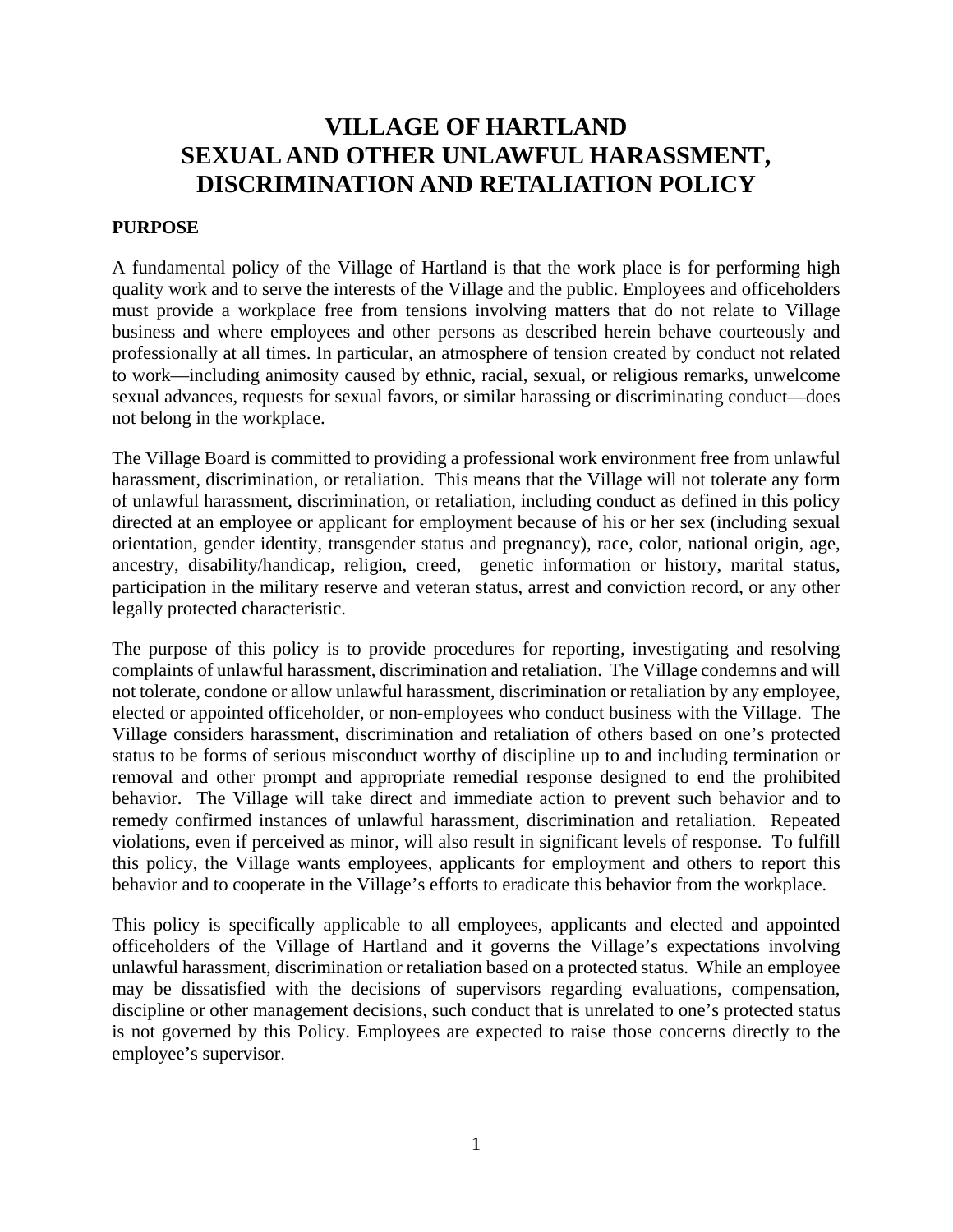Individuals protected under this policy include all employees and applicants. Any unwelcome conduct that originates from a non-employee (e.g., elected officeholders, contractors or visitors) will be investigated in accordance with this policy under the authority of the Village Board issued through this Policy that has been approved by the Board.

## **UNDERSTANDING UNLAWFUL HARASSMENT, INCLUDING SEXUAL HARASSMENT, DISCRIMINATION AND RETALIATION**

## *Discrimination*

Discrimination means treatment of a person in an illegal, unjust or prejudicial manner based on protected status under the law where no reasonable distinction can be found between those favored and those not favored.

## *Retaliation*

Retaliation means to discriminate, harass, take tangible employment action against an employee, or otherwise punish or take adverse action against an employee because the employee filed a charge of discrimination, because they complained to the Village about harassment or discrimination on the job, or because the employee participated in an employment harassment or discrimination proceeding (such as an investigation or lawsuit).

## *Prohibited Harassment, including Sexual Harassment*.

Sexual harassment includes unwelcome sexual advances, requests for sexual favors and other verbal or physical conduct of a sexual nature when:

- Submission to such conduct is made, either explicitly or implicitly, a term or condition of employment;
- Submission to or rejection of such conduct by an employee is used as the basis for employment decisions affecting the employee; or
- Such conduct has the purpose or effect of unreasonably interfering with an employee's performance or creates an intimidating, hostile or offensive working environment.

Verbal sexual harassment includes, but is not limited to, sexual innuendos, degrading or suggestive comments, repeated pressure for dates, jokes of a sexual nature, unwelcome sexual flirtations, degrading words used to describe an individual, obscene or graphic descriptions of an individual's body, or threats that job, wages, assignments, promotions or working conditions could be affected if the individual does not agree to a suggested sexual relationship.

Non-verbal sexual harassment includes, but is not limited to, sexually suggestive or offensive sounds, whistling, catcalls, or obscene gestures, sexually suggestive or offensive objects or pictures, inappropriate usage of voicemail, e-mail, the internet or other such communications and actions as a means to express or obtain sexual material, comments and printed or written materials, including offensive cartoons. This includes any material which inappropriately raises the issues of sex or discrimination or when an employee is treated differently than other employees when they have refused an offer of sexual relations or participation in harassing behavior.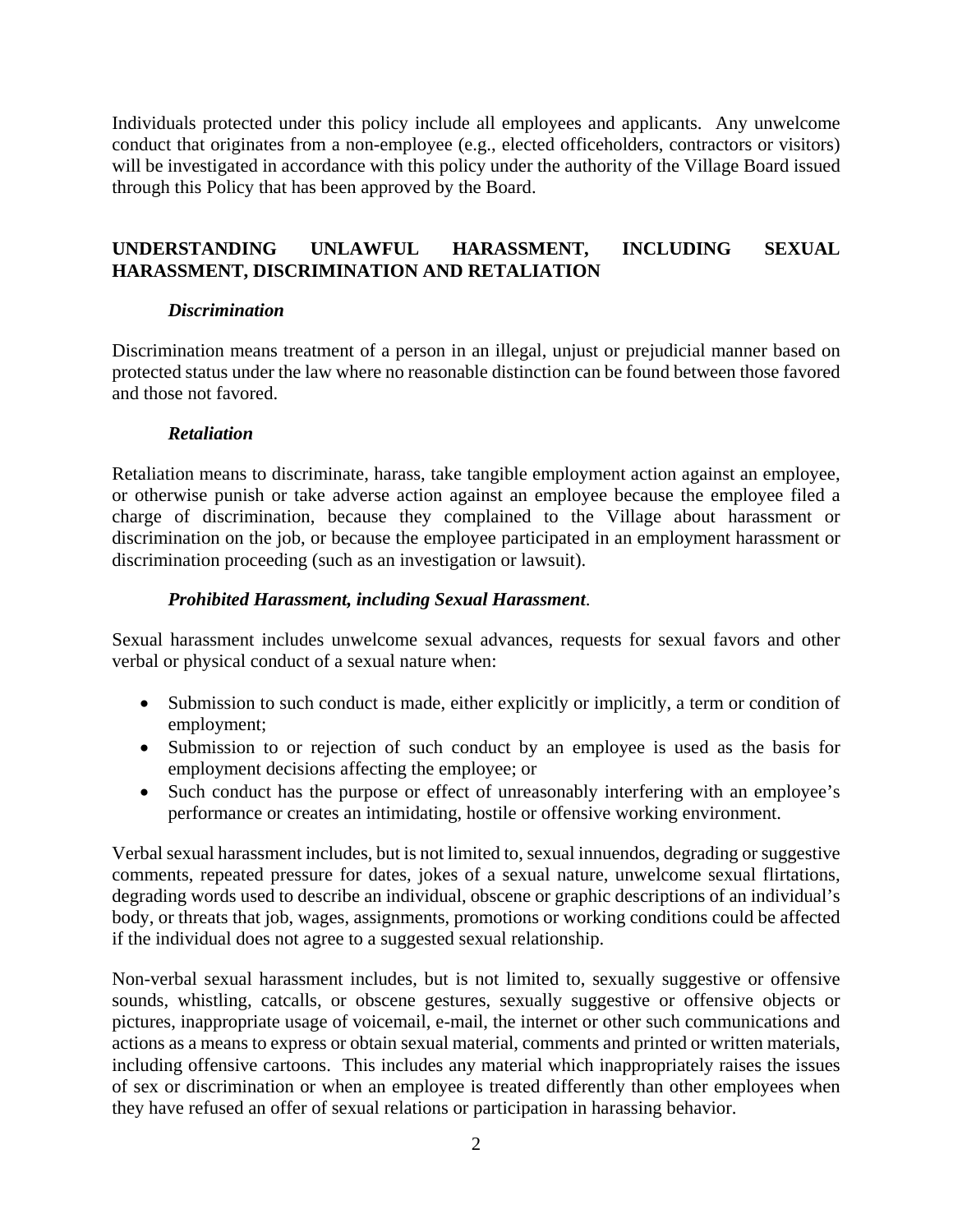Physical sexual harassment includes, but is not limited to, unsolicited or unwelcome physical contact of a sexual nature, which may include touching, hugging, massages, kissing, pinching, patting or regularly brushing against the body of another person.

Other forms of unlawful harassment or discrimination include, but are not limited to, persistent and unwelcome conduct or actions or conduct that is objectively unreasonable or offensive and that could result in a hostile or intimidating working environment based on one or more protected statuses according to applicable law.

Harassment or other inappropriate behavior can range from extreme forms such as violence, threats, or physical touching to less obvious actions like ridiculing, teasing, or repeatedly bothering colleagues or subordinates or refusing to talk to them. For example, harassment or other inappropriate behavior may include the following types of conduct:

- Derogatory or insensitive jokes, pranks, or comments;
- Slurs or epithets:
- Unwelcome sexual advances or invitations;
- Non-verbal behavior such as staring, leering, or gestures;
- Ridiculing or demeaning comments;
- Innuendos or veiled threats;
- Intentionally excluding someone from normal workplace conversations and making someone feel unwelcome;
- Displaying or sharing offensive images such as posters, videos, photos, cartoons, screensavers, emails, or drawings that are derogatory or sexual;
- Offensive comments about appearance, or other personal or physical characteristics, such as sexually charged comments or comments on someone's physical disability;
- Unnecessary or unwanted bodily contact such as groping or massaging, blocking normal movement, or physically interfering with the work of another individual; or
- Threats or demands that a person submit to sexual requests as a condition of continued employment or to avoid some other loss and offers of employment-related benefits in return for sexual favors.

This list of examples is not exhaustive and there may be other behaviors that constitute unacceptable harassment under the policy.

Harassment can happen regardless of the individuals' gender, gender identity, or sexual orientation and can, for example, occur between same-sex individuals as well as between opposite-sex individuals and does not require that the harassing conduct be motivated by sexual desire. Likewise, these same principles hold true for harassment based on other protected statuses where the offending party possesses the same or similar protected status as the victim.

The excuses of the offending party, while important, are not necessarily forgiving or tolerable. For example, "I was joking" or "I didn't mean it that way" are not defenses to allegations of harassment or inappropriate behavior. Nor is being under the influence of alcohol or other substances an excuse for violating this policy.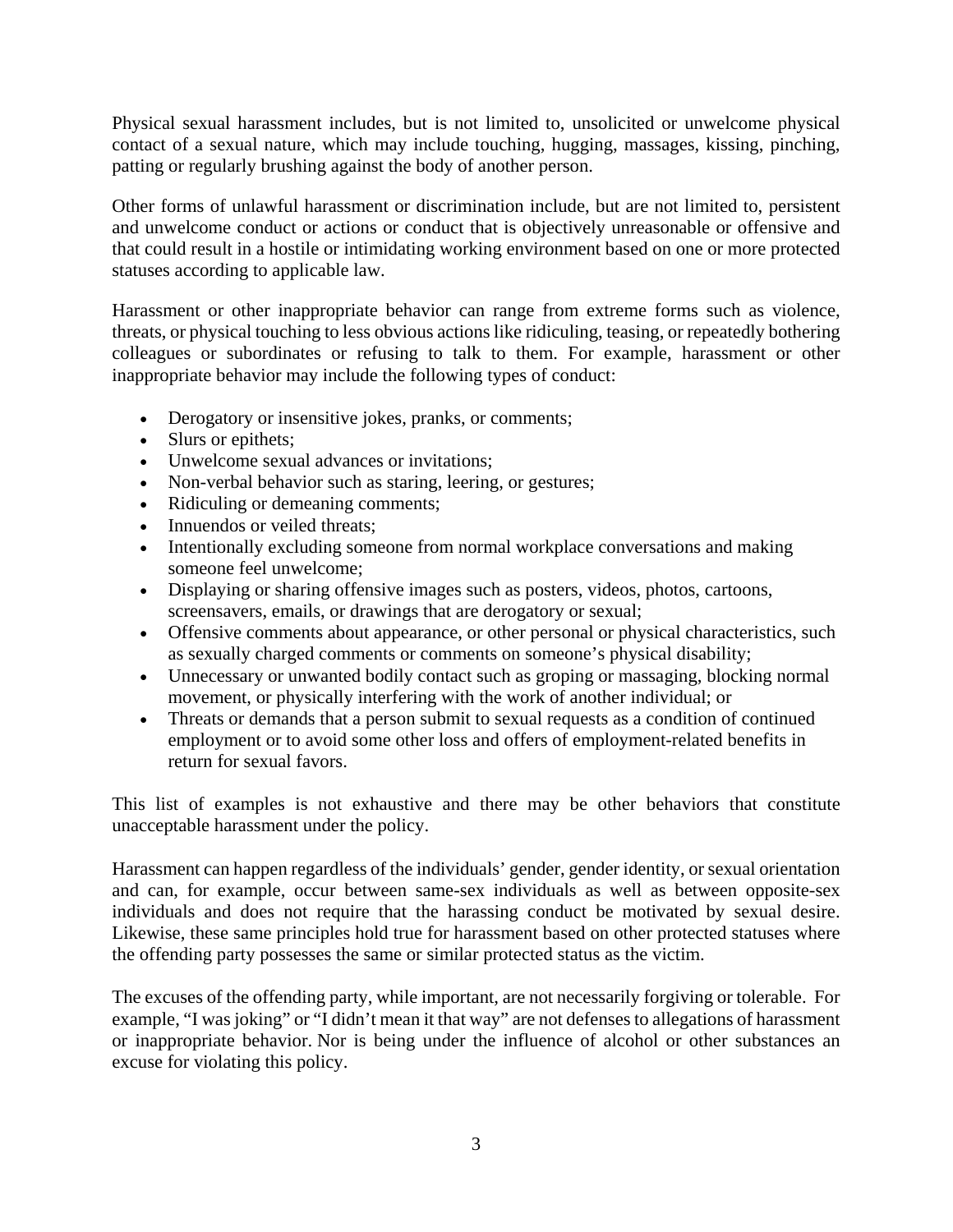This policy applies to conduct at work and at work-related social events, office parties, off-site work-related activities and other matters where the work environment is affected by such behavior. Employees and elected and appointed officeholders are expected to be particularly careful about what they say and do in these circumstances and when interacting with one another.

## **RESPONSIBILITIES**

## **Responsibilities of All Employees and Officeholders**

Each employee and officeholder is responsible for assisting in the prevention of unlawful harassment, discrimination and retaliation by the following acts:

- Refraining from conduct prohibited by this policy as defined above, including the participation in or encouragement of actions that could be perceived as harassment, discrimination or retaliation based on a protected status;
- Behaving courteously and professionally toward others;
- Reading this policy and fully understanding and complying with its requirements;
- Immediately and thoroughly reporting acts of harassment, discrimination or retaliation or other prohibited conduct through the reporting procedure identified in this policy; and
- Encouraging any person who confides that he or she is being harassed, retaliated or discriminated against to report these acts and reporting these acts if they are observed or not reported.

Employees and officeholders are expected to cooperate fully in any investigation, whether or not they are directly involved in the incident. They shall not take any action that would discourage another person from reporting prohibited conduct or cooperating in an investigation of alleged prohibited conduct.

## **Responsibilities of Supervisors**

Each supervisor shall be responsible for preventing prohibited activities as defined above by complying with the above-referenced responsibilities and by:

- Monitoring the work environment for signs of harassment, discrimination, retaliation and other prohibited conduct;
- Informing employees of the types of prohibited behavior and the procedures for reporting and resolving complaints of harassment, discrimination and retaliation;
- Stopping any observed behavior that may be prohibited conduct and taking appropriate steps to intervene and report behavior, whether or not the involved employees are within his or her line of supervision; and
- Taking immediate action to prevent retaliation toward the complaining party or witnesses and to eliminate a hostile work environment where there has been a complaint of harassment, discrimination or retaliation pending the investigation.

Each supervisor has the responsibility to assist any employee who comes to that supervisor with a complaint of harassment, discrimination or retaliation by documenting and filing a complaint in accordance with this policy. Failure to carry out these responsibilities may be grounds for discipline.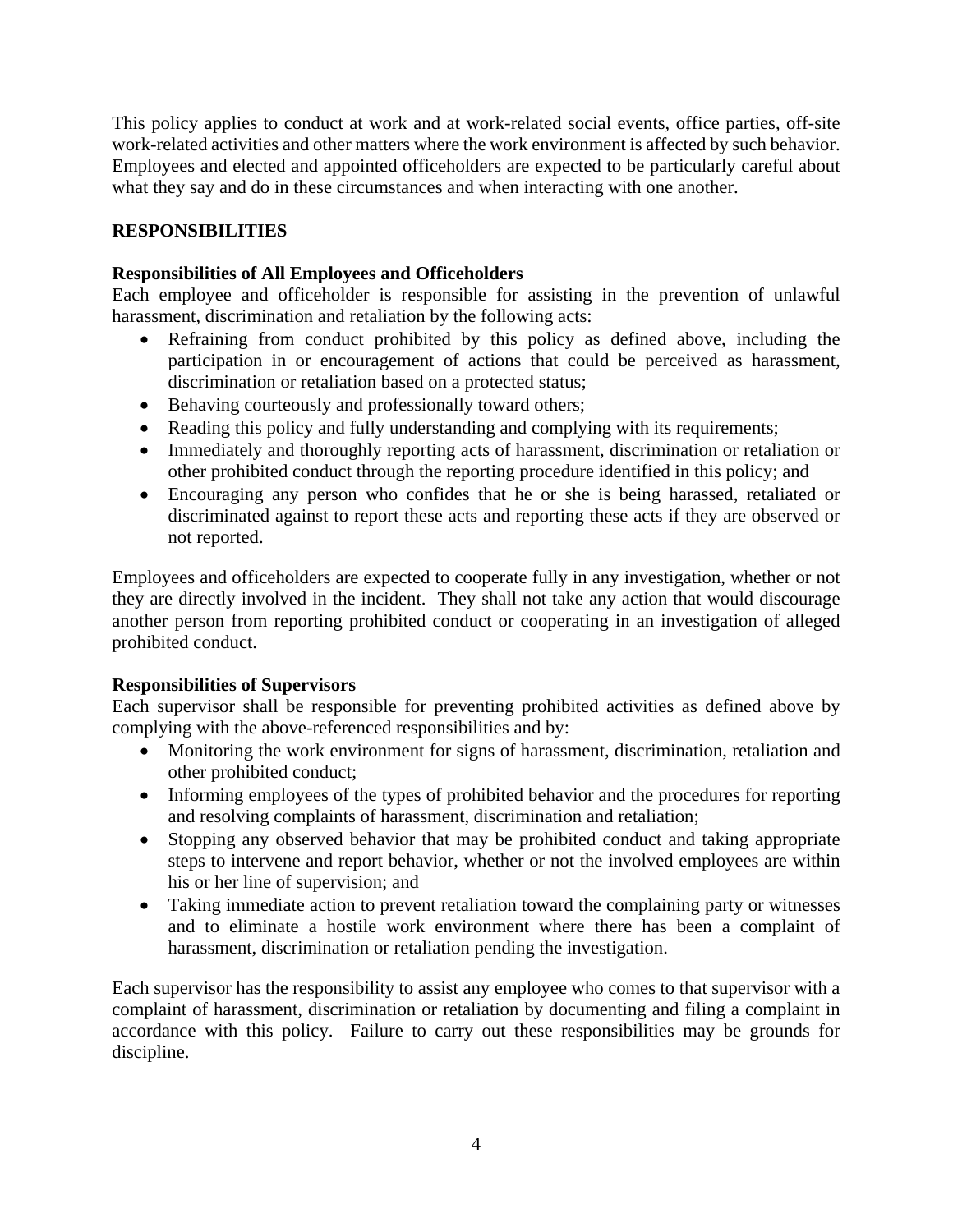#### **PROCEDURES**

- A. Any employee experiencing or observing harassment, discrimination or retaliation is encouraged, but not required, to inform the person that his or her actions are unwelcome and offensive and that the person should stop such behavior. This initial contact can be either verbal or in writing. The employee should document all incidents in order to provide the fullest basis for investigation if needed.
- B. Any employee who believes that he or she is being harassed, discriminated or retaliated against or who witnesses such conduct is expected to report the incident as soon as possible to any of the following persons so that preventative measures may be considered and taken to end any prohibited harassment, discrimination or retaliation and so that appropriate investigative and corrective actions may be initiated:
	- 1. Village Administrator;
	- 2. Village Finance Director;
	- 3. Village Chief of Police;
	- 4. Village Board President or Village Administrator, if such conduct is engaged in by an elected or appointed officeholder of the Village; and
	- 5. Village Board President or Chief of Police, if such conduct is engaged in by the Village Administrator.

A supervisor who receives this information from a subordinate must report the information to the Village Administrator, Village Finance Director, or the Chief of Police.

- C. The Village will determine the appropriate course of action to promptly address the complaint, including any immediate remediation of the behavior. The Village may initiate its investigation or have the victim and the accused engage in conciliatory efforts to resolve the matter if acceptable to the victim. The conciliation process is not appropriate for all situations and will not resolve all issues. The conciliation process may be initiated before or after the employee has filed an internal complaint. The conciliation process is voluntary and seeks to resolve problems by allowing the affected parties to present their issues and then assisting them in arriving at effective, reasonable solutions agreeable to all. When solutions have been identified, management will follow up to ensure that the implementation has been carried out and is effective.
- D. The Village Board may initiate an investigation and designate an investigator for any matter involving allegations against a Board member, the Board President, the Administrator, or an appointed officeholder who is also not an employee. The Village Administrator, Chief of Police, or the Board may initiate an investigation and designate an investigator in other circumstances.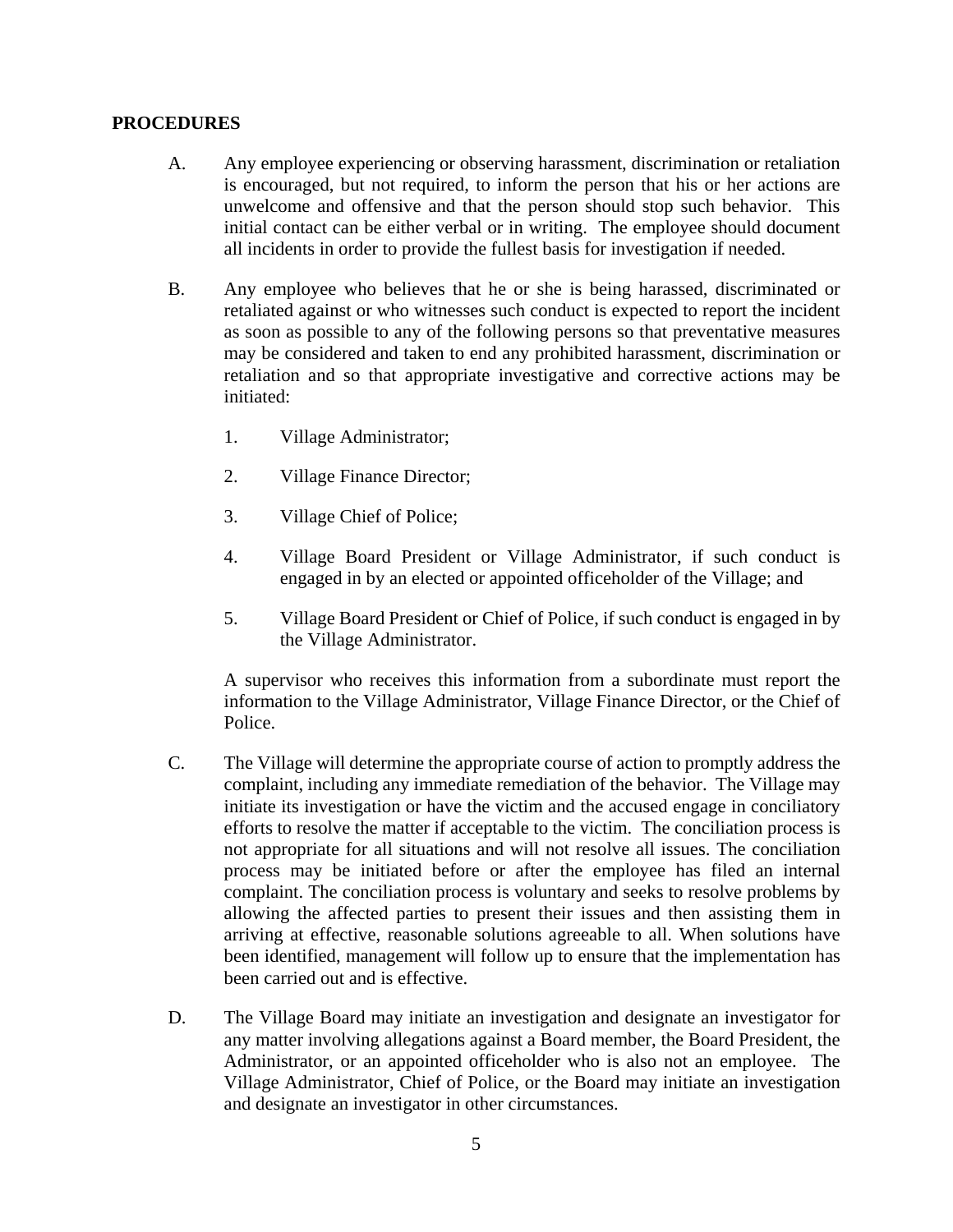- E. If an investigation is conducted, then the investigator will meet with the victim and other persons having information and document the facts surrounding the incident complained of, including the specific conduct complained of, the persons performing or participating in the conduct, any witnesses to the incident, the dates on which the incidents occurred and other factual information. The investigator will immediately notify the Administrator or Board President, where applicable, if the complaint contains allegations that may rise to the level of criminal activity, such as battery, rape or threats. The investigator will maintain appropriate records of the investigation. Upon completion of the investigation, the investigator will inform the complainant of the outcome of the investigation and will present a reporting of the investigation and its results to the body or person that initiated the investigation. The confidentiality of the investigation will be maintained throughout the investigatory process to the extent practical and appropriate under the circumstances.
- F. The Village will take prompt and effective remedial action designed to end the prohibited behavior, which may include appropriate responsive and disciplinary action, up to and including termination or removal. Responsive action may include, for example, training, referral to counseling, or reassignment and disciplinary action may include, but is not limited to warning, reassignment, suspension, or termination or removal. If the Village does not employ the subject involved in the harassing or inappropriate conduct, then that individual will be informed of the Village's policy and appropriate remedial action will be taken.

Further, the Village will correct any adverse employment action an employee experienced due to conduct prohibited by this policy. In all cases, the Village will make follow-up inquiries to make sure the harassment, discrimination or retaliation has stopped. If an employee is not satisfied with the results, or if further harassment or other unacceptable conduct occurs, then the employee should promptly follow the reporting process identified above.

The complainant or employees accused of harassment may file an appeal with the Village Administrator or the Village Board President if they disagree with the investigation or disposition.

#### **RETALIATION**

Retaliation against any employee for filing a harassment, discrimination or retaliation complaint, or for assisting, testifying or participating in the investigation of such a complaint, is prohibited by the Village and may be prohibited by state and federal law.

Retaliation is a form of misconduct. Any evidence of retaliation shall be considered a separate violation of this policy and shall be handled by the same complaint procedures established for harassment and discrimination complaints. Employees who are found to have retaliated against a complainant or witness will subject themselves to severe discipline which shall be separate from and in addition to, any discipline determined to be appropriate as a result of the Village's findings on the initial complaint. Because of the Village's commitment to prohibiting retaliatory behavior,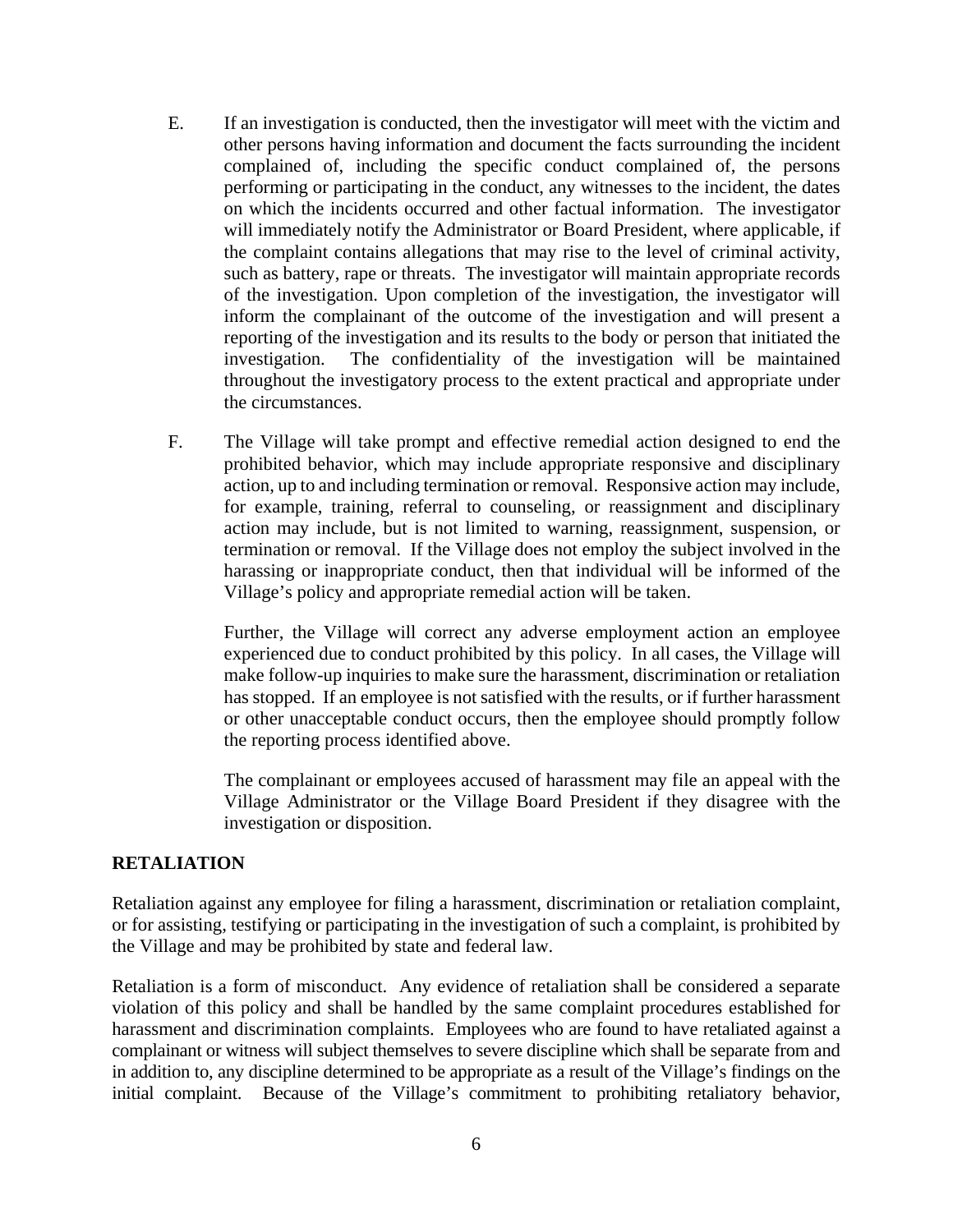employees and officeholders should expect that consequences for retaliation will be severe and likely resulting in discipline up to and including discharge or pursuit of removal.

This policy does not protect employees from being disciplined for filing frivolous or fraudulent complaints, or for untruthfulness, misleading behavior or lack of candor, nor does it protect them from personal sanctions stemming from defamation suits.

## **TRAINING**

The Village will provide periodic and refresher training concerning the nature of harassment, discrimination and retaliation in the workplace and prohibitions on such actions defined in this policy.Any employee who has any questions or concerns about this policy should talk with his or her supervisor or the Village Finance Director, Chief of Police or Village Administrator.

## **OUSTIDE AGENCIES**

Employees also have the ability to promptly report any violations of law, including assault, rape, battery or other harm to appropriate criminal law enforcement authorities. Employees may also report their harassment, discrimination or retaliation claims to both State and Federal Agencies. Those contacts are as follows: The Equal Rights Division, Department of Workforce Development, 201 East Washington Avenue, P.O. Box 8928, Madison, WI 53708, Telephone: (608)266-6860; and the U.S. Equal Employment Opportunity Commission, 310 West Wisconsin Avenue, Suite 800, Milwaukee, WI 53203, Telephone: (414)297-1111.

[Policy to be incorporated into the Village of Hartland Employee Handbook and shall replace the policy contained therein]

Approved by the Village Board: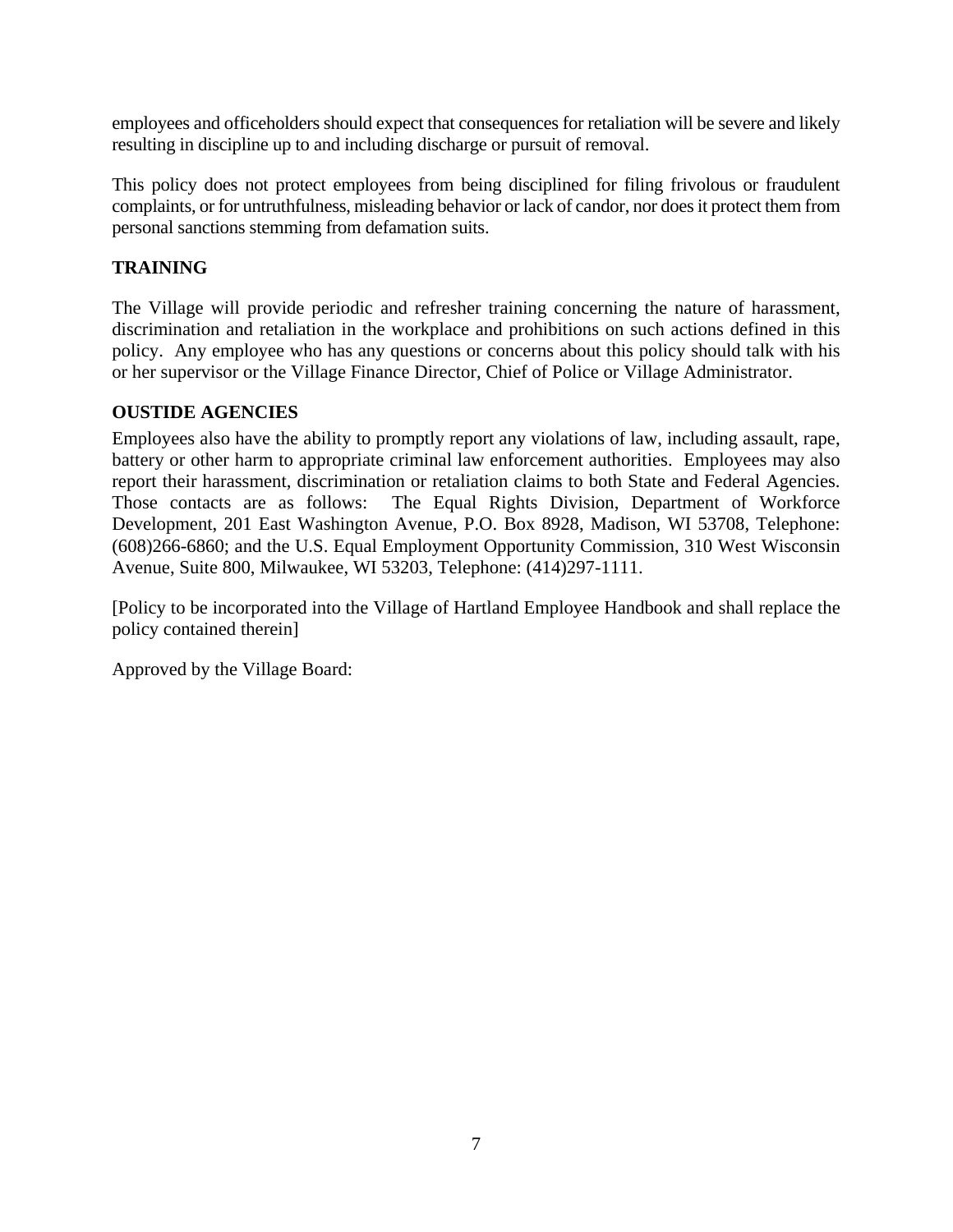#### **VILLAGE OF HARTLAND EXISTING HARASSMENT POLICY EXCERPTED FROM EMPLOYEE HANDBOOK**

## **ANTI-HARASSMENT POLICY**

The Village of Hartland has adopted a policy of zero tolerance with respect to unlawful employee harassment. The Village expressly prohibits any form of unlawful harassment based on race, color, religion, sex, national origin, age, disability, veteran status, marital status or sexual orientation. Improper interference with the ability of employees to perform their expected job duties shall not be tolerated.

Harassment infringes on an employee's right to a comfortable work environment and undermines the integrity of the employment relationship. All employees should enjoy a work atmosphere free from all forms of harassment.

With respect to sexual harassment, the Village of Hartland prohibits unwelcome sexual advances, requests for sexual favors and all other verbal or physical conduct of a sexual or otherwise offensive nature, especially where:

- Submission to such conduct is made an explicit or implicit term of condition of employment;
- Submission to or rejection of such conduct is used as the basis for decisions affecting an individual's employment; or
- Such conduct has the purpose or effect of creating an intimidating, hostile or offensive work environment.

Types of conduct that are expressly forbidden include, but are not limited to, the following:

- Unwanted pressure for sexual favors and/or dates;
- Deliberate touching of hair, clothing or body, leaning over, cornering or pinching;
- Sexual looks, gestures, jokes, remarks or sounds;
- Giving inappropriate personal gifts, such as lingerie or underclothes;
- Asking personal questions about social or sexual life;
- Turning work discussions to sexual topics;
- Making sexual comments or innuendoes;
- Unwanted discussions of any nature regarding an individual's personal life;
- Violating "personal space" or blocking a person's path;
- Foul or obscene language;
- Suggestive or sexually explicit posters, calendars, photographs, faxes, graffiti or cartoons;
- Same sex harassment;
- Unwanted or offensive letters or poems, e-mail, voice messages or telephone calls;
- Sexual favors in return for employment rewards, or threats if sexual favors are not provided;
- Sexual assault or rape; and